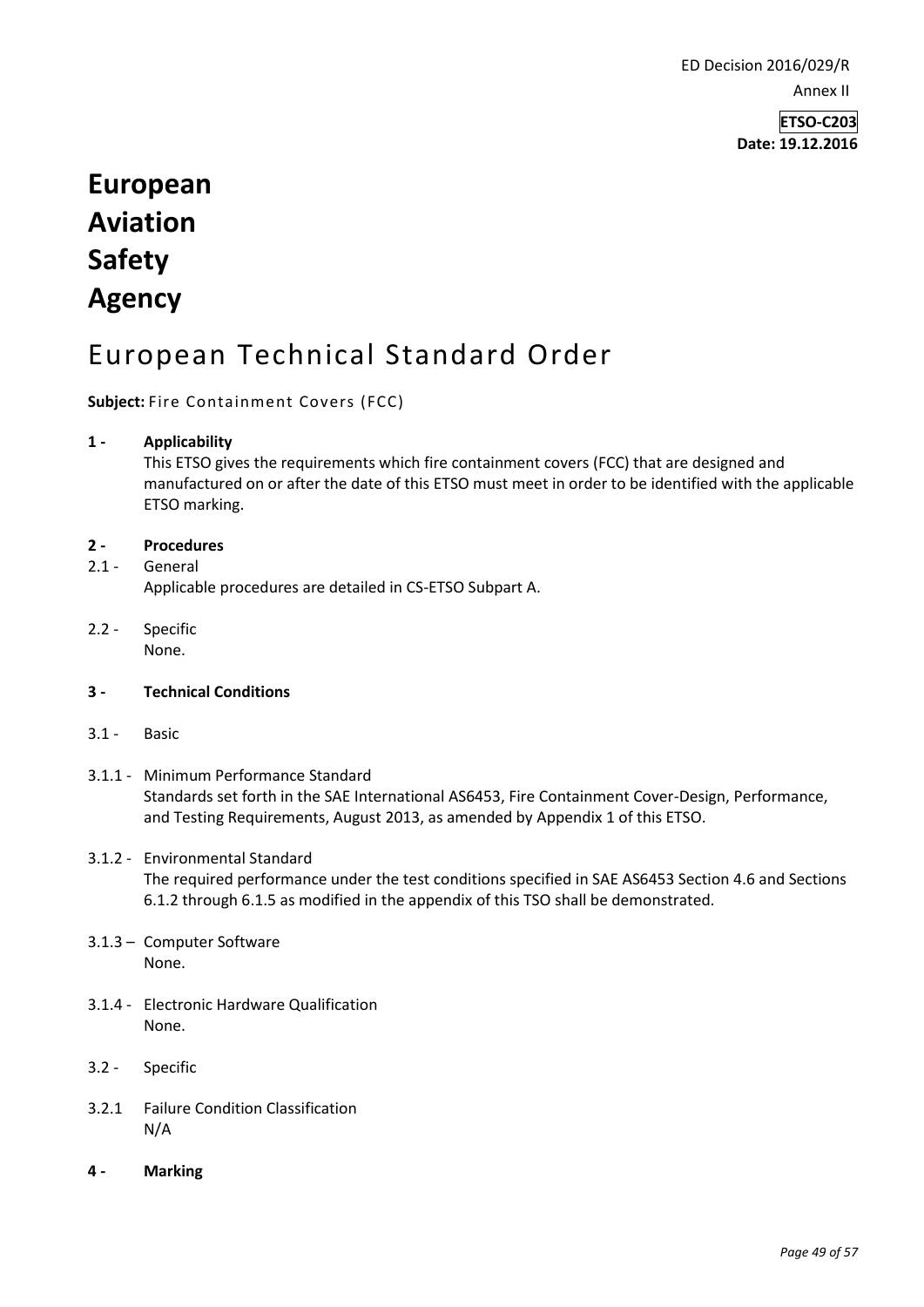ED Decision 2016/029/R Annex II

> **ETSO-C203 Date: 19.12.2016**

# 4.1 - General

Marking as detailed in CS-ETSO Subpart A paragraph 1.2.

#### 4.2 - Specific

Each fire containment cover conforming to this Standard shall bear at least the following markings near the bottom edges on the two opposite long sides:

- **—** 'FIRE CONTAINMENT COVER', in bold characters at least 150 mm (6 in) high,
- Substantiated protection time (e.g. 'Minimum protection duration 6 hours'),
- The IATA ULD ID (size) codes for the pallets and nets with which the FCC can be used.
- Expiration date in the format 'EXP YYYY-MM'.

In addition each fire containment cover conforming to this Standard shall bear the markings identified in SAE AS6453 Section 7.3 and Section7.4 as amended in Appendix 1 of this ETSO.

### **5 - Availability of Referenced Document**

See CS-ETSO Subpart A paragraph 3.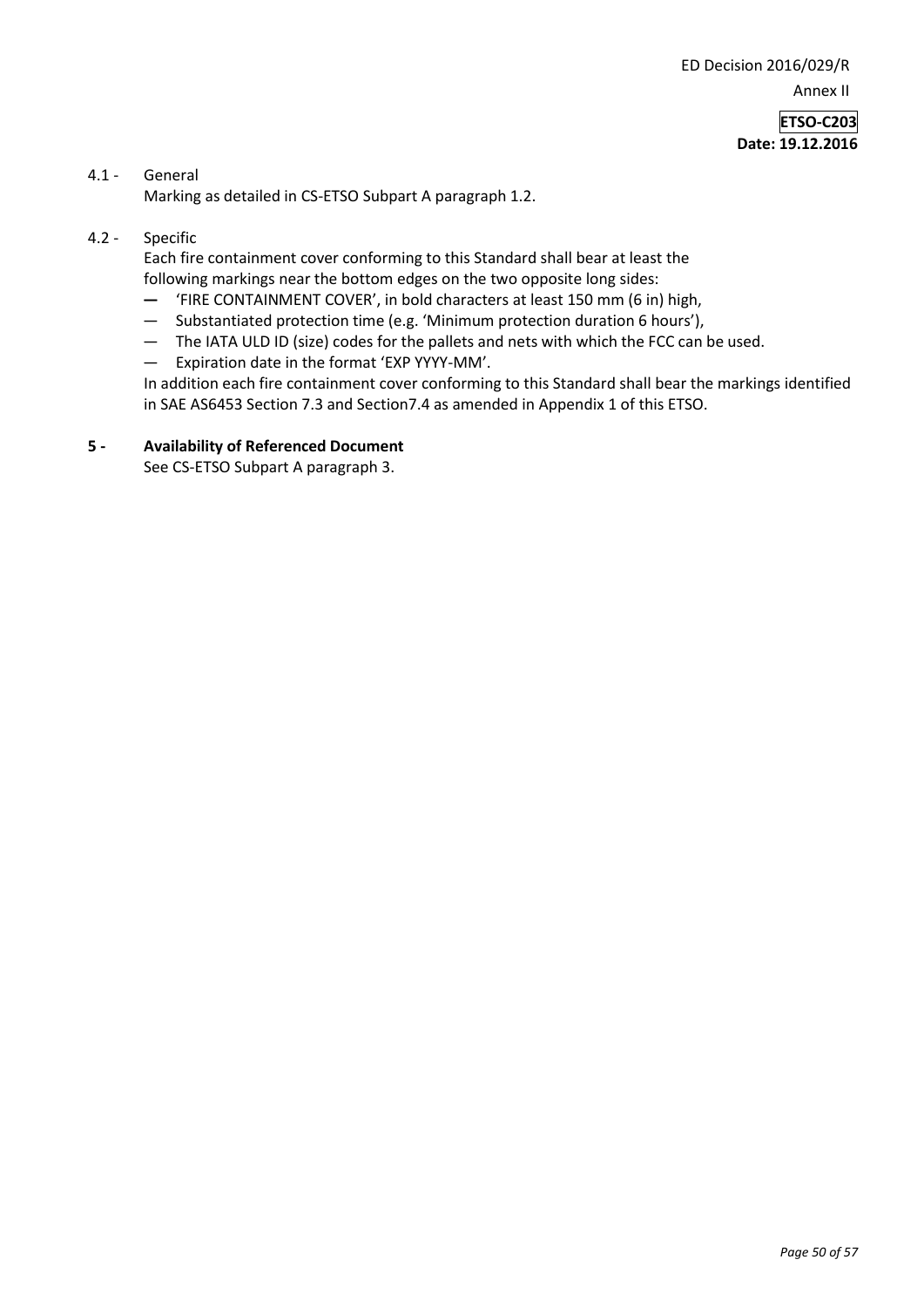### **ETSO-C203 Date: 19.12.2016**

#### **APPENDIX 1.**

#### **MINIMUM PERFORMANCE STANDARD (MPS) FOR FIRE CONTAINMENT COVERS**

This Appendix prescribes the MPS for Fire Containment Covers. The applicable standard is SAE International AS6453, Fire Containment Cover – Design, Performance, and Testing Requirements dated August 2013 and modified as follows:

| AS6453 Section  | <b>Action</b>                                                                                                                                                                                                                                                |
|-----------------|--------------------------------------------------------------------------------------------------------------------------------------------------------------------------------------------------------------------------------------------------------------|
| $1.1 - 1.2$     | Disregard                                                                                                                                                                                                                                                    |
| 1.4             | Disregard                                                                                                                                                                                                                                                    |
| 1.7             | Disregard                                                                                                                                                                                                                                                    |
| 2               | Disregard references to Japanese Airworthiness Standard Part 3 and Civil<br>Aviation Agency of China Regulations CAAC CCAR-25 and CTSO C90                                                                                                                   |
| 3.2             | Disregard second sentence                                                                                                                                                                                                                                    |
| 4.1             | Disregard                                                                                                                                                                                                                                                    |
| 4.2.1           | Disregard Note 4 and Note 6                                                                                                                                                                                                                                  |
| 4.3.1           | Add to the end of the sentence "which is sufficiently flexible to allow the FCC to<br>collapse with the fire load".                                                                                                                                          |
| $4.3.3 - 4.3.6$ | Disregard                                                                                                                                                                                                                                                    |
| 4.4             | Disregard                                                                                                                                                                                                                                                    |
| 4.5.3           | Disregard                                                                                                                                                                                                                                                    |
| 4.5.4           | Disregard                                                                                                                                                                                                                                                    |
| $4.5.6 - 4.5.8$ | Disregard                                                                                                                                                                                                                                                    |
| 4.6.5           | Disregard the phrase 'as part of the required traceability code (see 7.2)'                                                                                                                                                                                   |
| 4.6.7           | Disregard                                                                                                                                                                                                                                                    |
| 4.7             | Disregard                                                                                                                                                                                                                                                    |
| 5.1.1           | Add 'seams and corners' after 'The fire container cover's material'.                                                                                                                                                                                         |
| 5.1.1           | Disregard references to CCAR-25 and JAS Part 3                                                                                                                                                                                                               |
| 5.1.2           | Disregard                                                                                                                                                                                                                                                    |
| 5.1.3           | Disregard                                                                                                                                                                                                                                                    |
| 5.2.2           | Disregard references to CCAR-25 and JAS Part 3                                                                                                                                                                                                               |
| 5.2.4           | Disregard                                                                                                                                                                                                                                                    |
| 5.3.1           | Disregard second sentence                                                                                                                                                                                                                                    |
| 5.3             | Disregard                                                                                                                                                                                                                                                    |
| 6.1.1.1         | Disregard references to CCAR-25 and JAS Part 3                                                                                                                                                                                                               |
| 6.1.1.2.b       | Disregard references to CCAR-25 and JAS Part 3                                                                                                                                                                                                               |
| 6.1.1.5         | Add the following sentence to the end of this section 'The FAA Aircraft<br>Materials Fire Test Handbook includes an allowance for a brief ignition on the<br>upper surface of the test specimen as long as the 400 degree F requirement is<br>not exceeded.' |